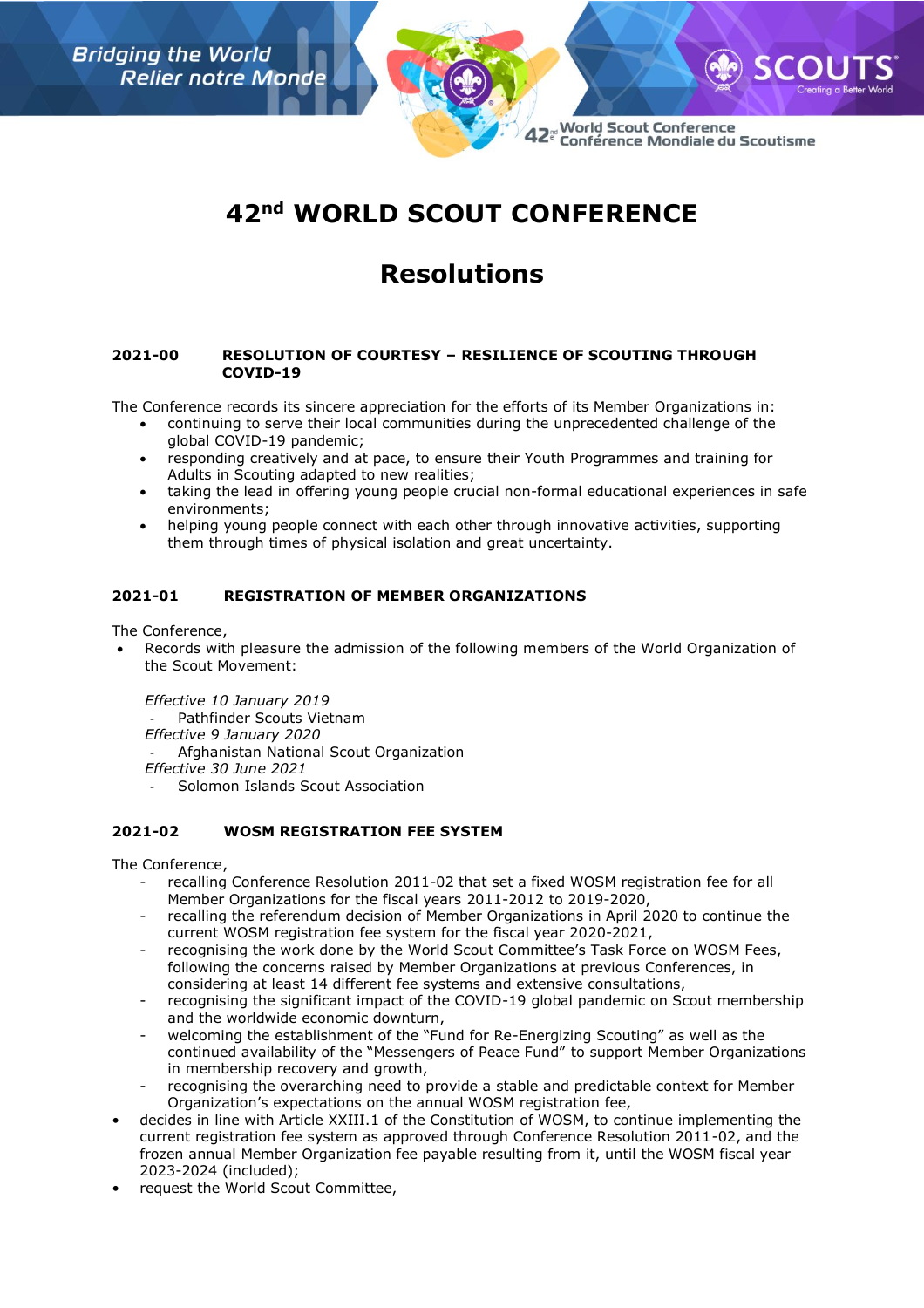- $\circ$  to closely monitor the evolution of the economic and Scout membership situation of Member Organizations and assess if a revised WOSM registration fee system proposal can be considered at the 43<sup>rd</sup> World Scout Conference (2024);
- o to further tailor and assess the WOSM registration fee system developed in the 2017-2020 Triennium considering the post pandemic economic and Scout membership situation;
- authorizes the World Scout Committee,
	- in such case it judges that economic and Scout membership stability has *not* sufficiently been acquired by the time of the  $43<sup>rd</sup>$  World Scout Conference, to continue implementing the current WOSM registration fee system until the fiscal year 2026-2027 (included);
- requests the World Scout Bureau,
	- $\circ$  to continue developing conservative budget plans, mirroring the overall financial reality faced by Member Organizations;
	- $\circ$  to continue offering tailored support to impacted Member Organizations as provided for in the **Policy concerning payment of registration fees**;
	- $\circ$  to continue offering funding opportunities for Member Organizations and exploring new partnerships for funding.

## **2021-03 STRATEGY FOR SCOUTING – WORLD TRIENNIAL PLAN 2021-2024**

The Conference,

- recalling Conference Resolution 2014-06, which approved "Vision 2023" as the Strategy for Scouting until 2023,
- recalling Conference Resolutions 2014-07 and 2017-03, which approved the overall strategic guidelines for the World Triennial Plans 2014-2017 and 2017-2020,
- taking into account the WOSM one year plan, developed to bridge the gap between the 2017-2020 Triennium and the 42nd World Scout Conference,
- expressing its appreciation on the diligent reporting of the World Scout Committee including the use of Key Performance Indicators,
- considering the outcomes of the discussions between Member Organizations on the draft objectives of the World Triennial Plan 2021-2024 during the related session at this Conference,
- approves the draft objectives of the World Triennial Plan 2021-2024 (as amended), included in Conference Document 6B, as the overall strategic direction for the work to be carried out during the final triennium of the current Strategy for Scouting "Vision 2023";
- requests the World Scout Committee to ensure the following for the World Triennial Plan 2021- 2024,
	- $\circ$  to make a final reality assessment of the proposed objectives in terms of available resources and to align with the approved Conference Resolutions;
	- to approve the final triennial plan, its Key Performance Indicators to measure progress, and establish an operational framework to implement the plan;
	- $\circ$  to share the final version of the triennial plan no later than 31 December 2021 and regular progress reports with Member Organizations;
- requests the World Scout Committee to take measures and actions to ensure continued alignment of Vision 2023 and the World Triennial Plan 2021-2024 across the Scout Movement;
- requests the incoming World Scout Committee to develop the next Strategy for Scouting (post Vision 2023) through a participative process which engages the Scout Movement, ensuring a final proposal is put for consideration to the  $43<sup>rd</sup>$  World Scout Conference (2024);
- requests the World Scout Committee to develop the World Triennial Plan 2024-2027 to start implementing the next Strategy for Scouting using a similar approach, incorporating lessons learned during this process.

## **2021-04 STRENGTHENING SAFE FROM HARM IN THE SCOUT MOVEMENT**

- acknowledging the progress that has been made through the approval of and implementation of Conference Resolutions 1990-16, 2002-07 and 2017-05 to stress World Scouting's strong commitment to keeping Scouts Safe from Harm and adopt the World Safe from Harm Policy,
- acknowledging that Scouting, as a Movement of 110 years of empowering young people, has suffered from instances when abusers have committed acts of child abuse,
- declares on behalf of the Scout Movement, that we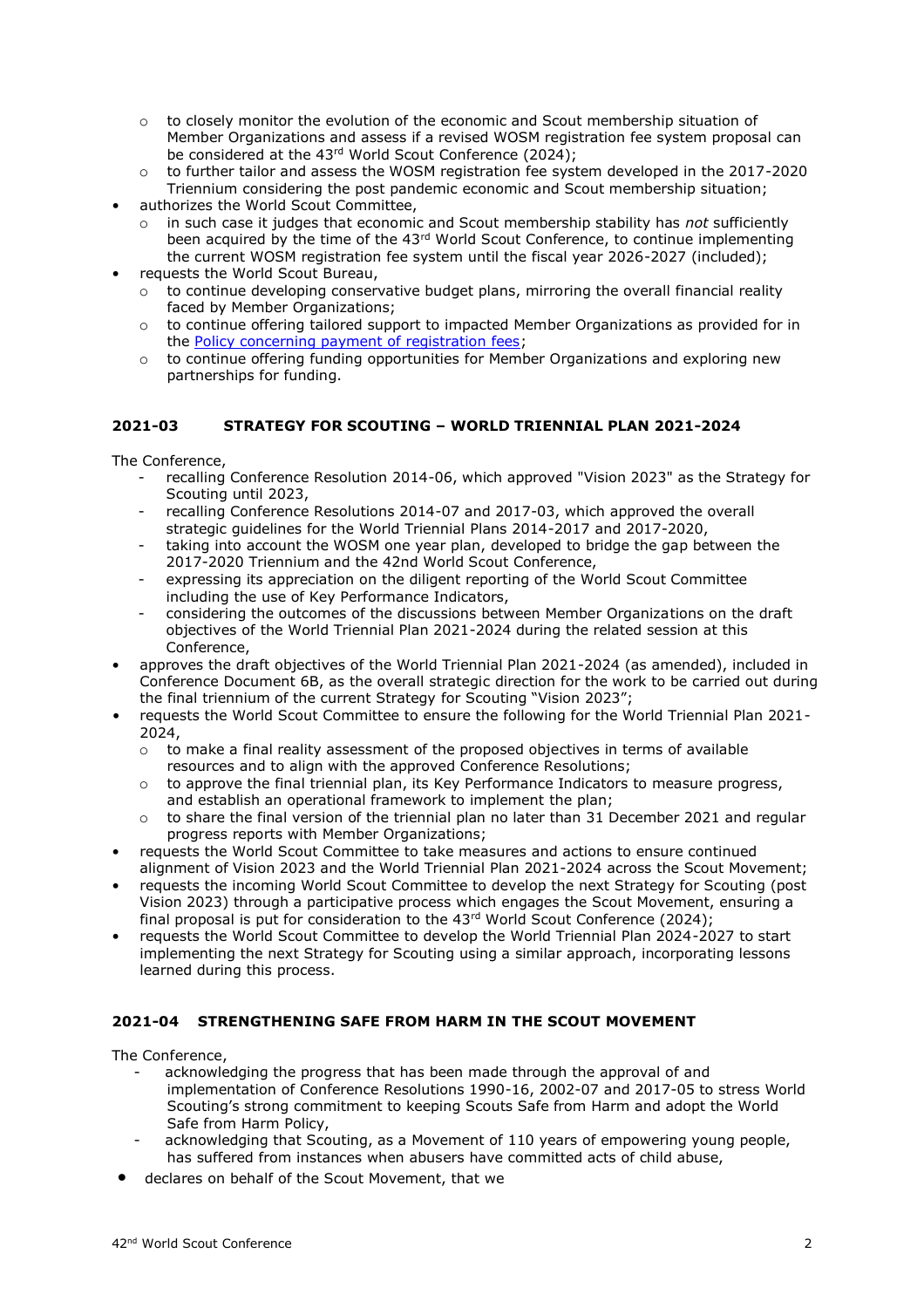- $\circ$  strongly condemn any abuse of young people and adults be it physical, verbal, emotional or sexual in nature;
- $\circ$  deplore that some have misused the Scouting Programme as a platform to commit reprehensible acts of abuse against young people and adults;
- $\circ$  are deeply alarmed by any cases of abuse and sincerely apologise to those victims;
- $\circ$  as a values-based movement, care about the well-being of all victims young people and adults;
- $\circ$  express support of the measures taken by Member Organizations to observe their ethical and legal responsibilities towards victims of abuse;
- $\circ$  call for positive and urgent steps to be taken at all levels, including the full implementation of this Conference Resolution;
- reaffirms the urgency of a continued and strengthened implementation of the World Safe from Harm Policy at all levels of the Scout Movement;
- requests the World Scout Committee and the World Scout Bureau to consider the implementation of the World Safe from Harm Policy as a key priority for Member Organizations, supporting this by
	- $\circ$  strengthening tailored support to Member Organizations for them to achieve the requests of this Conference Resolution;
	- $\circ$  creating, testing and deploving a regular assessment mechanism during the 2021-2024 Triennium to monitor compliance of Member Organisations with the World Safe from Harm Policy;
	- $\circ$  exploring how enforcement of compliance with the World Safe from Harm Policy as of 2025 can best be achieved while being mindful of national regulations and requirements;
	- o ensuring full integration and implementation of the Safe from Harm guidelines in all World and Regional events, communications and resources;
	- $\circ$  ensuring a culture of learning when Safe from Harm incidents occur at World and Regional Scout Events, to reduce the risk of future incidents;
	- $\circ$  enhancing coordination and sharing of best practices between Member Organizations;
	- $\circ$  investigating ways in which Member Organizations and the World Scout Bureau can work together to prevent unsuitable adults from volunteering within the Scout Movement;
- requests all Member Organizations to,
	- $\circ$  address the issue of Safe from Harm as a matter of highest priority, recognising that the safety and mental well-being of young people and their development is at the heart of the Mission of Scouting;
	- $\circ$  commit to reach compliance with the World Safe from Harm Policy by the 43rd World Scout Conference, making full use of the strengthened support offered by World Scouting;
	- $\circ$  ensuring that Safe from Harm is embedded transversally in all areas of work, in particular education of all members, governance and communications;
	- $\circ$  raise the awareness of young people and adults on their rights and obligations to protect their safety and to report potential cases of abuse.

## **2021-05 YOUTH ENGAGEMENT STRATEGY**

- recognising youth engagement as a component of the core educational methods as well as an essential part of good governance of Scouting,
- referencing the World Scout Youth Involvement Policy which gives the direction at all levels to strengthen youth engagement educationally, institutionally and in the community,
- reaffirming several Conference Resolutions (most recently 2017-07) which relate to youth involvement in inclusive decision-making and inclusion of young people in delegations to the World Scout Conference,
- noting the consultations carried out by the two Task Forces for World Scout Committee Size and Effectiveness and the Evolution of the World Scout Youth Forum and World Scout Conference during this triennium,
- being aware of the progress achieved through the implementation of the Youth Involvement Strategy 2011-2020 as outlined in its reports,
- approves the main goals and key objectives of the Youth Engagement Strategy as described in Conference Document 10,
- requests the World Scout Committee to,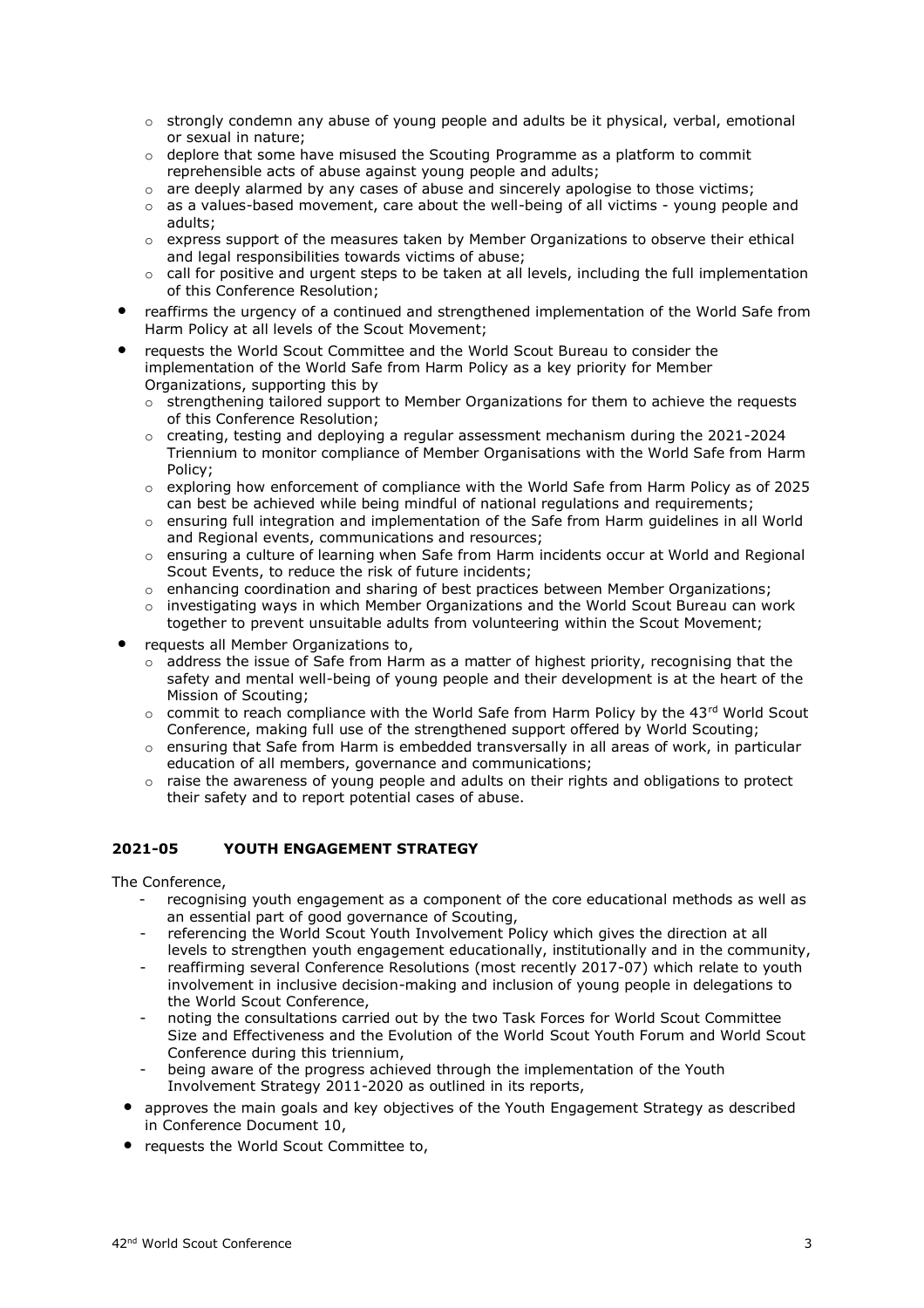- $\circ$  implement a comprehensive training framework to be included in the induction/orientation cycle on meaningful youth leadership and engagement, for all new and current volunteers and staff as well as for youth at all levels of the Scout Movement;
- $\circ$  further develop the Youth Engagement Strategy for young people across the Scout Movement and in all aspects of Scouting (at the unit, institutional and community level);
- $\circ$  review the World Scout Youth Involvement Policy during the 2021-2024 Triennium and ensure alignment with the development of the Youth Engagement Strategy;
- o link Member Organizations and partners through formal working structures to establish the plans, tools and measures required to guarantee youth engagement as part of a holistic citizen education;
- $\circ$  align the Youth Engagement Strategy with the next Strategy for Scouting to provide direction for future triennial plans.

#### **2021-06 EVOLVING THE WORLD SCOUT YOUTH FORUM AND WORLD SCOUT CONFERENCE**

- noting Conference Resolutions 1990-24, 1993-24, 2005-12, and 2017-07 which called for more inclusive methods to be used at World Scout Conferences,
- reaffirming several Conference Resolutions (most recently 2017-07) which relate to youth involvement in inclusive decision-making and inclusion of young people in delegations to World Scout Conferences,
- reiterating several Conference Resolutions (most recently 2008-14 and 2017-07) which highlighted the transitional and interim nature of the Youth Advisor system and the World Scout Youth Forum in the decision-making process of WOSM,
- recognising the progress that has been made in ensuring greater engagement of young people in the decision-making process of WOSM, including innovations in the programme and structure of this World Scout Conference to support and enhance the values of transparency, inclusivity, and the sharing of good practices,
- acknowledging that Scouting aspires to be a Movement where the diversity of its participants aligns with its educative objectives, this may require temporary and suitable measures in order for these objectives to be achieved,
- recognising the extensive global consultations which were undertaken in developing the proposal presented in Conference Document 11,
- adopts the proposal and principles for the 'new event' outlined in Conference Document 11 to achieve a more inclusive, diverse and engaging World Scout Conference by using innovative methods with a clear focus on youth participation in decision-making;
- requests the World Scout Committee to,
	- $\circ$  ensure youth participation in the 'new event' by defining a transitory and realistic percentage of participants under a defined age in each delegation, with this measure to be re-evaluated and discussed in its entirety with the Conference each triennium;
	- $\circ$  ensure that these principles are used as the basis for delivering the 'new event' in 2024, which will transform the current format of the World Scout Youth Forum to build upon and consolidate it into an enhanced and youth empowering experience of the World Scout Conference;
	- $\circ$  quarantee sufficient mechanisms and space for effective and meaningful youth engagement and greater representation of young people in the governance processes, as well as the leadership, programmatic planning, delivery, evaluation and educational elements of the 'new event' to ensure intergenerational mix;
	- $\circ$  ensure the same experience before, during and after the Conference for both delegates and observers, in order to rely on the delegations' collective strength to enrich Conference debates and decision-making;
	- $\circ$  explore lowering young people's registration fees to ensure youth participation in the 'new event';
	- $\circ$  monitor and evaluate the quality, effectiveness and impact of these measures to ensure continuous improvement of practices for the expansion and protection of young people's spaces in the 'new event' within its governance functions;
- releases the World Scout Committee from Conference Resolution 1999-08 relating to the format, organisation, and working methods of the World Scout Conference to enable the 'new event'.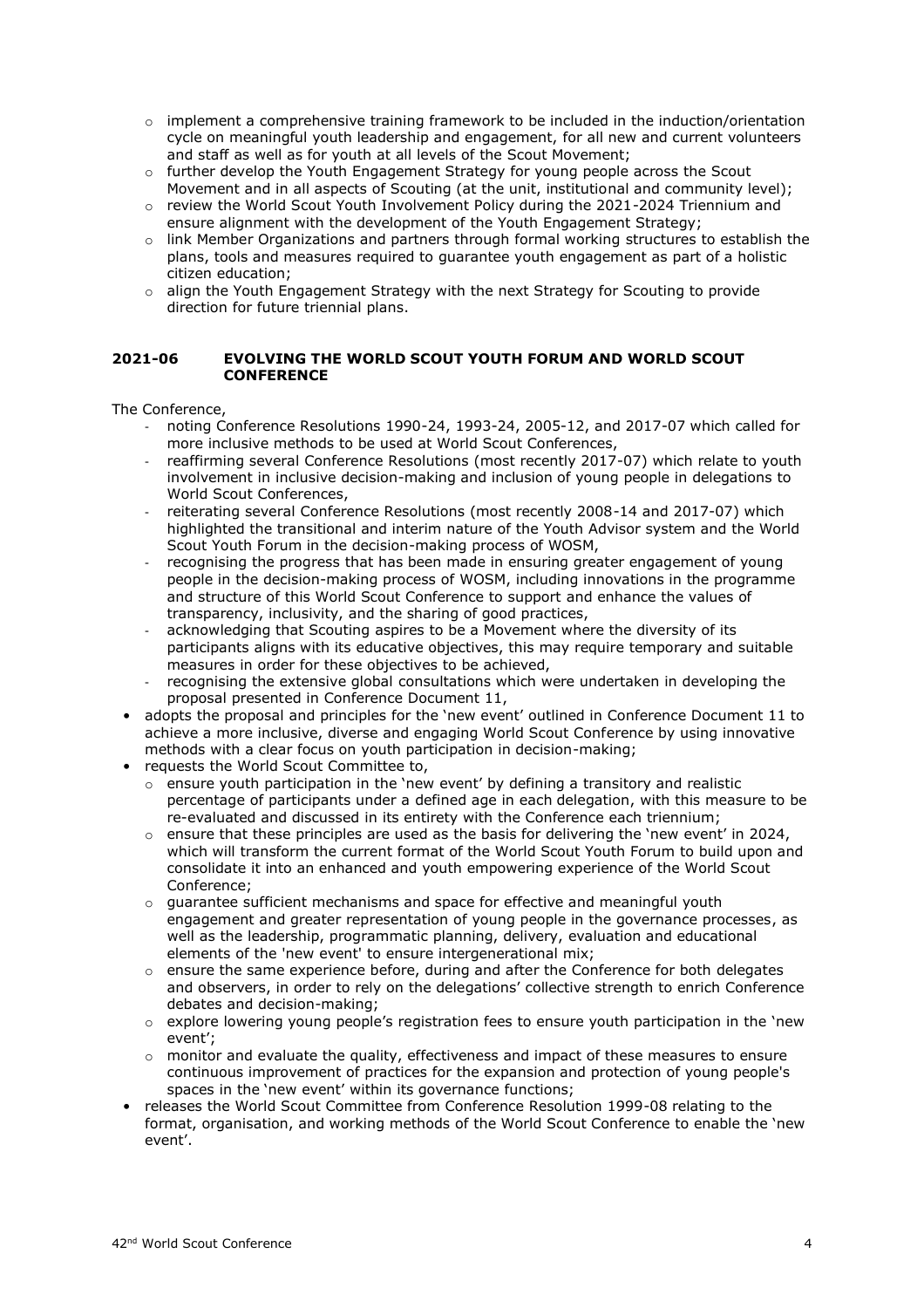#### **2021-07 YOUTH ADVISOR SYSTEM AND YOUTH INVOLVEMENT IN DECISION-MAKING**

- recalling Conference Resolutions (most recently 2008-14 and 2017-07) highlighting the transitional and interim nature of the World Scout Youth Forum and the World Youth Advisor system in the decision-making processes of WOSM,
- heartened by the progress on youth involvement in decision-making over the last decades, in particular the success of the World Youth Advisor system as a transitional measure, as outlined in Conference Document 10, and the Scout Movement's readiness to accelerate the progress on youth involvement in decision-making to conclude this transitionary measure,
- considering Conference Resolution 2017-11, expressing the need to have the most effective World Scout Committee and highlighting the importance of its diversity to ensure it carries out its responsibilities in the most qualitative way possible,
- recognising more efforts are needed to continue strengthening the involvement of young people in decision-making and to ensure past progress is not lost,
- noting the World Scout Committee's intention to discontinue the World Youth Advisor system at the end of the 2021-2024 Triennium, as elaborated in Conference Document 10, with an aim of ensuring and further strengthening youth participation in the membership of the World Scout Committee and its substructures,
- understanding the difficulties that COVID-19 and the digital format has imposed on Member Organizations in being able to consider and facilitate in-depth discussions concerning major changes within the Scout Movement;
- encourages that existing transitional Youth Advisor systems at the Regional level continue until such time that its goals are achieved;
- requests Member Organizations to,
	- $\circ$  recognise their critical responsibility towards youth involvement as the only entities nominating candidates for World and Regional Scout Committees;
	- o proactively identify, nominate, and support suitable young people who could serve on World and Regional Scout Committees;
	- $\circ$  support the continued growth and development of those young people in line with training and guidance developed as part of the Youth Engagement Strategy;
	- $\circ$  take action to ensure meaningful youth involvement in decision-making at all levels of their structures;
	- o meaningfully include young people in their World Scout Conference delegations;
- requests the World Scout Committee to apply the following measures to enhance youth involvement in decision-making in the World Scout Committee,
	- $\circ$  continue to include young people under the age of 30 in all of its Standing Committees and its Operational Framework;
	- $\circ$  support the delivery of training to young people under the age of 30 interested to have a leadership position at National, Regional and World structures;
- further requests the World Scout Committee to,
	- o present a report identifying institutional, structural and cultural barriers to meaningful youth participation in WOSM's decision-making processes, as well as opportunities and recommendations to overcome these barriers;
	- o propose potential alternative measures to replace the current Youth Advisor system and to ensure the representation, as well as effective and meaningful participation, of young people in the World Scout Committee;
	- o consult on this with, amongst other stakeholders, Member Organizations, young members, subject matter experts on youth participation and former Youth Advisors;
	- o deliver the conclusions to the Member Organizations by the end of October 2023 to allow adequate time for the membership to consider any organisational or constitutional changes;
- requests the World Scout Committee to monitor the youth involvement situation in decisionmaking and to take further actions as outlined in section 3.3 of Conference Document 10, if the results are unsatisfactory.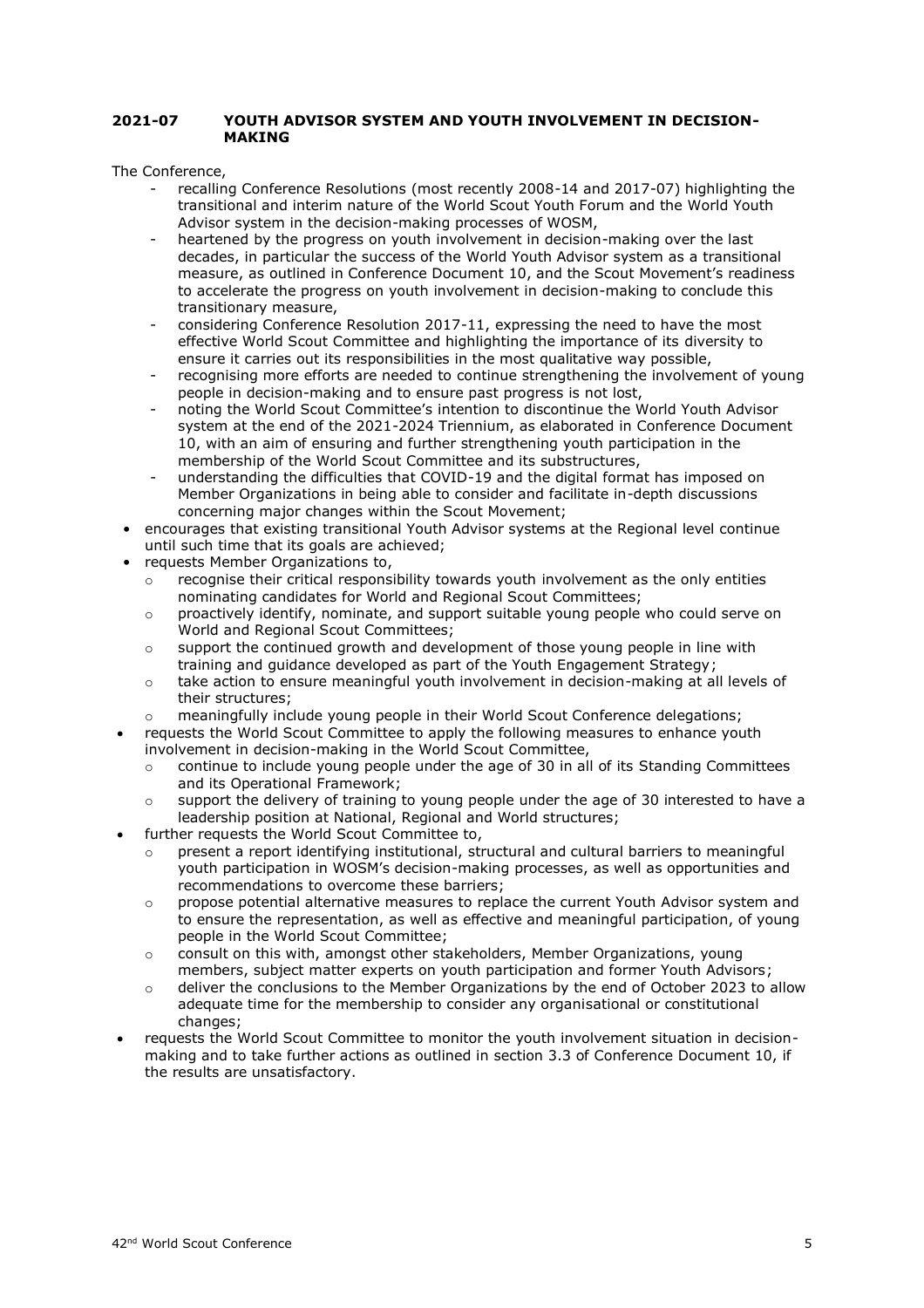#### **2021-08 STRENGTHENING WOSM'S ENVIRONMENTAL SUSTAINABILITY**

- reaffirming WOSM's commitment and the urgent need for coordinated action as a global youth movement to protect our environment by taking action on the 17 Sustainable Development Goals (SDGs) and their 93 environment-related indicators,
- acknowledging Conference Resolutions 2005-20, 2008-25, 2017-10 requesting for strengthened environmental education, the organisation of sustainable Scouting events, providing support and guidance for event hosts on such sustainability measures, and investigating WOSM's environmental impact and carbon footprint,
- acknowledging the findings and recommendations of the WOSM Environmental Impact Report,
- acknowledging the need for urgent action as outlined by the Sixth Assessment Report of the United Nations Intergovernmental Panel on Climate Change,
- welcoming the increased educational focus on environmental education through the launch of the Earth Tribe initiative,
- acknowledging the valuable and continuous effort of Member Organizations around the world to address environmental sustainability,
- reaffirming WOSM's commitment on the urgent need to activate our members as active citizens to mitigate consequences of the climate change, leading the way as a global youth movement in the fight against the consequences of the climate change,
- requests Member Organizations to,
	- o ensure environmental education is better integrated into their National Youth Programme, using the Earth Tribe or other global and national initiatives;
	- o adhere to WOSM guidelines for organising sustainable events as a tool for making events and meetings more environmentally friendly:
	- $\circ$  develop partnerships to strengthen their national educational and institutional approaches to environmental sustainability;
- requests the World Scout Committee and World Scout Bureau to,
	- $\circ$  be a role model in the fight against the climate crisis;
		- $\circ$  ensure that World Scouting's environmental content and programs are promoted, implemented, and undergo continuous improvement;
		- o consult academic and environmental experts when creating or reviewing new sustainability initiatives, policies, and educational methods (for example the Earth Tribe initiative);
		- o create a system to monitor the environmental impact of World Scouting's operations and ensure a reporting mechanism is designed to give Member Organizations strategic information to be actively involved in world level decision-making;
		- $\circ$  develop a climate impact strategy for WOSM during the next triennium with clear and shared action plans and measurable goals, as outlined in Conference Document 12 and taking into account the feedback provided by Member Organizations at the 42nd World Scout Conference, aiming to significantly strengthen environmental sustainability practices towards achieving climate neutrality of WOSM's operations at the latest by the 46th World Scout Conference in 2033;
		- o create an environmental sustainability standard for all WOSM events;
		- set environmental sustainability as described in the SDGs as a key framework when developing the next Strategy for Scouting and recognise that stronger conservation efforts can help communities become more resilient from climate disasters and compensate for our environmental impact;
		- $\circ$  strengthen the existing framework and mechanisms (such as GSAT, event guidelines, and SCENES accreditation) to ensure environmental sustainability is mainstreamed across the Scout Movement;
		- o support the Hosts of World and Regional Scout Events to strengthen the organisation of environmentally sustainable events and make the WOSM Guidelines for Organising Sustainable Events an integral part of the guidelines for World Scout Event bidders, being mindful of national context;
		- $\circ$  create an optional label for World Scout Event bidders who comply with higher environmental standards to promote a strong commitment for the climate;
		- o strengthen global partnerships in environmental sustainability to support the measures outlined above;
		- $\circ$  ensure a focus on environmental sustainability and seek climate neutrality when developing the next Strategy for Scouting;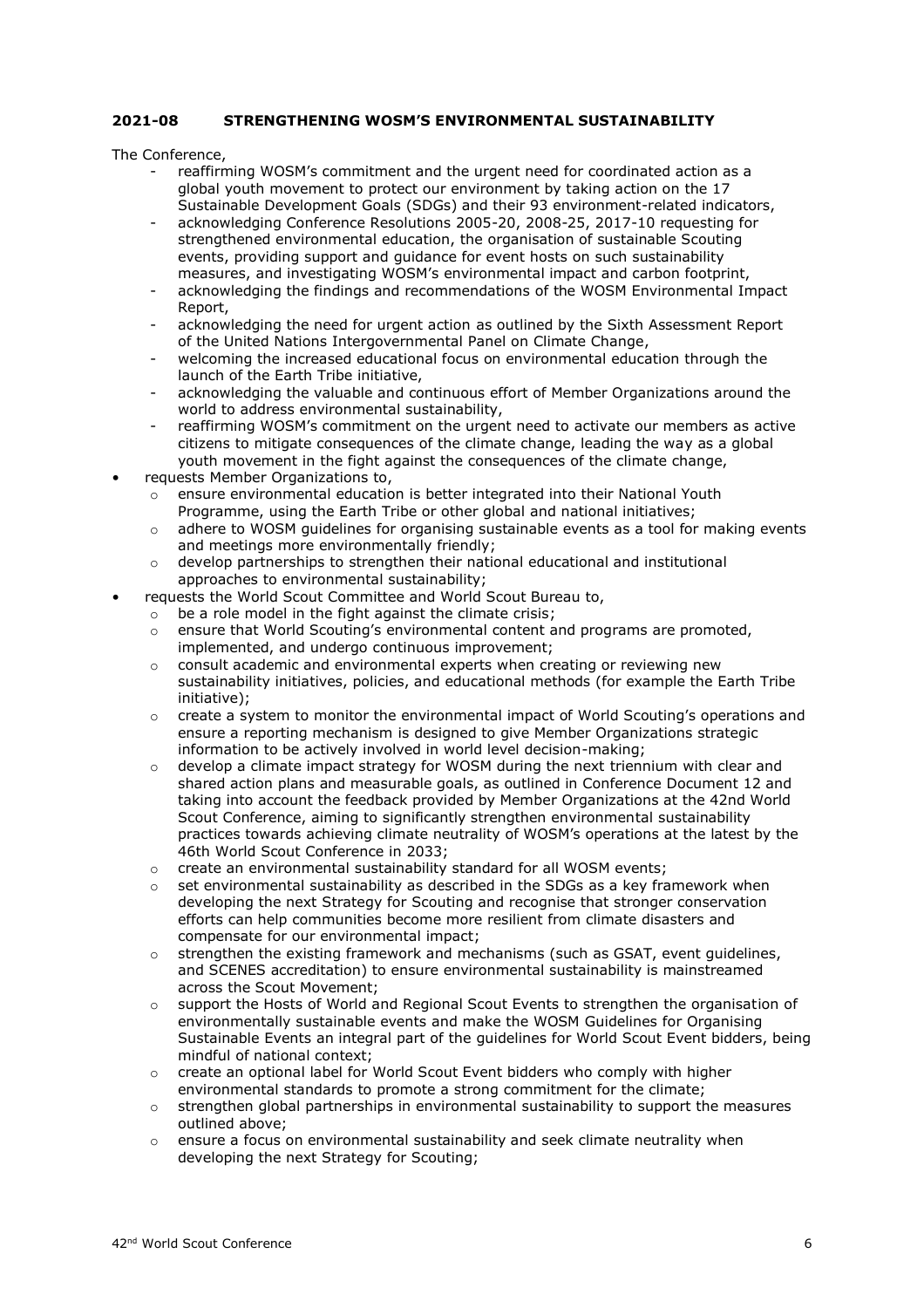- $\circ$  develop a dedicated online training and other resources through the WOSM Services, focused on developing national action response plans and long-term projects, in response to natural disasters from Member Organizations;
- o strengthen existing World and Regional institutional collaborations and create new ones with outside partners, to ensure synergies in effectively improving climate change, and improve our climate protection and humanitarian response policy;
- o support Member Organizations to become responsible actors and take the lead in local actions to mitigate the consequences of climate change and actively be engaged in natural disaster response.

## **2021-09 SCOUT EVENTS IN THE MODERN WORLD**

The Conference,

- appreciating the selfless effort by Member Organizations hosting World or Regional Scout Events past, present and future,
- mindful of the complex nature of organising Scout events in the modern world,
- recognising the growing size of World and Regional Scout Events,
- further recognising the growing costs of participation in Scout events,
- further recognising the multifaceted risks that both Hosts and participating Member Organizations face when organising or taking part in Scout events,
- concerned by the continuing constraints on international travel caused by the COVID-19 pandemic,
- further noting the anticipated increase in public scrutiny that event Hosts will encounter in a post-COVID-19 era,
- noting the necessary readiness for future regional or global disruptions,
- emphasising the need to share the risks of organising Scout events, connected to the aforementioned disruptions,
- requests the World Scout Committee to,
	- provide guidance for Scout event Hosts on how to act in case of unexpected major disruptions in the preparations of a Scout event, such as, but not limited to, postponement or cancellation;
	- o prepare a set of suggested tools (technical, financial, legal, organisational, etc.) to manage and mitigate such disruptions, aimed at ensuring the financial stability of both the Host and participating Member Organizations;
	- $\circ$  seek to further prepare Scout events for the next decade with an eye towards a renewed global focus on public health;
	- $\circ$  explore ways to ensure that the risks, financial and otherwise, can be shared equitably among the Host and participating Member Organizations.

## **2021-10 LEADERSHIP IN PEACE**

- reaffirming the Scout Movement's promise to peace through its responsibility as the world's leading educational youth movement,
- recalling Conference Resolutions 1988-08, 2005-23, 2008-28, 2011-16, 2014-12, 2014- 13 and 2017-08, and in particular recognising the historical impact of Conference Resolution 2011-16 Youth Peace and Security in External Relations as a key foundation to the development of the United Nations Security Council Resolution 2250 on Youth, Peace and Security,
- acknowledging the United Nations Security Council Resolution 1325 and succeeding Resolutions on Women, Peace and Security, and 2250, 2419, 2535 on Youth, Peace and Security,
- acknowledging the recommendations of the progress study "The Missing Peace" as a useful guideline for implementing the UN Youth, Peace and Security Agenda,
- emphasizing that peace is an ongoing process of building inclusive societies, which requires constant effort and attention, and that the Scout Movement plays an important role in strengthening young people as peacebuilders in their communities,
- expresses its full support for the objectives set forth in the UN's Youth, Peace and Security Agenda;
- requests the World Scout Committee to advance the role of Scouting in the implementation of the UN Youth, Peace and Security Agenda, through,